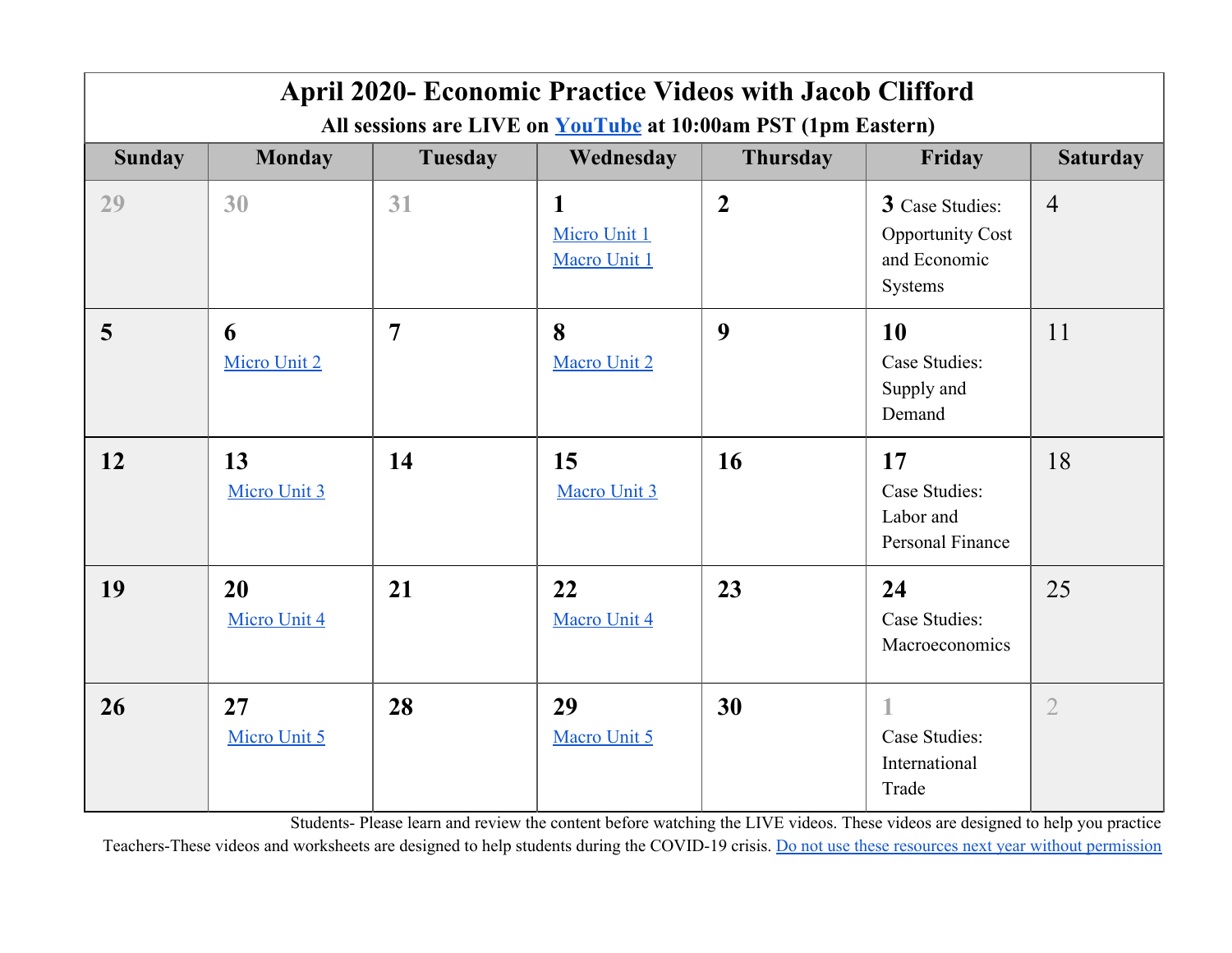# **Macroeconomics Course Breakdown**

# **Unit 1: Basic Economic Concepts**

#### Topic 1.1- [Scarcity](https://youtu.be/deUqLLiu_CI)

- Scarcity
- Microeconomics vs. Macroeconomics
- Opportunity Cost and Trade-offs
- Four Factors of Production

#### Topic 1.2- Production [Possibilities](https://youtu.be/4UbKAlMTL7c) Curve

- Efficiency and Opportunity Cost
- Law of Increasing Opportunity Costs
- Shifters of the PPC
- Capital Goods and Future Growth

#### Topic 1.3- [Comparative](https://youtu.be/XTEb98PY0XA) Advantage and Trade

- Absolute Advantage
- Comparative Advantage
- Terms of Trade

#### Topic 1.4- [Demand](https://youtu.be/LwLh6ax0zTE)

- Law of Demand
- Substitution Effect and Income Effect
- Law of Diminishing Marginal Utility
- Quantity Demanded vs. Demand
- Shifters (Determinants) of Demand

#### Topic 1.5- [Supply](https://youtu.be/ewPNugIqCUM)

- Law of Supply
- Quantity Supplied vs. Supply
- Shifters (Determinants) of Supply

#### Topic 1.6- Market [Equilibrium](https://youtu.be/V0tIOqU7m-c) and Changes

- **•** Equilibrium Price and Quantity
- Disequilibrium: Surplus and Shortage
- Single Shifts
- Double Shifts
- Price Controls: Floors and Ceilings

## **Unit 2: Economic Indicators and the**

### **Business Cycle**

#### Topic 2.1- [Circular](https://youtu.be/BnrBRuoVefY) Flow and GDP

- Product Market and Factor Market
- Private and Public Sector and Transfer Payments
- Gross Domestic Product (GDP)
- Expenditures Approach  $(C+I+G+Xn)$
- Income Approach

#### ▪ Value-Added Approach

- Topic 2.2- [Limitations](https://youtu.be/2YxVvhbgV1I) of GDP
	- Intermediate Goods
	- Nonmarket Transactions
	- **Household Production**

#### Topic 2.3- [Unemployment](https://www.youtube.com/watch?v=ZckAN1KYB5I)

- Labor Force and Unemployment Rate
- **•** Frictional, Structural, & Cyclical Unemployment
- Natural Rate of Unemployment (NRU)
- Discouraged Workers

#### Topic 2.4- Price Indices and [Inflation](https://youtu.be/JW7IQ45_up8)

- Inflation, Deflation, and Disinflation
- Consumer Price Index (CPI)
- Substitution Bias and Limitations of CPI

#### Topic 2.5- Costs of [Inflation](https://www.youtube.com/watch?v=V41_kZuOE0w)

- Helped v. Hurt By Unanticipated Inflation
- Effects of Hyperinflation

#### Topic 2.6- Real v. [Nominal](https://youtu.be/iV4DS9aAQqM) GDP

- Real GDP and Nominal GDP
- **GDP** Deflator

#### Topic 2.7- [Business](https://youtu.be/he1l35tyDjs) Cycle

- Four Phases of the Business Cycle
- Negative Output Gap (Recessionary Gap)
- Positive Output Gap (Inflationary Gap)

### **Unit 3: National Income and Price Determination**

#### Topic 3.1- [Aggregate](https://www.youtube.com/watch?v=l6Udc6uDX8o&list=PLBC35DEA1D1A98034&index=3) Demand (AD)

- Aggregates and Price Level
	- Wealth, Interest Rate, and Trade Effect
- Shifters of Aggregate Demand

#### Topic 3.2- [Multipliers](https://youtu.be/RqWYmQQzXxs)

- Marginal Propensity to Consumer (MPC)
- Marginal Propensity to Save (MPS)
- **Expenditures Multiplier**
- Tax Multiplier and Disposable Income
- Topic 3.3- [Short-Run](https://youtu.be/UwAQRnpVMzI) Aggregate Supply (SRAS)
	- **Sticky Wages and Prices**
	- Shifters of Short-Run Aggregate Supply
	- **Inflationary Expectations**

#### Topic 3.4- Long-Run [Aggregate](https://youtu.be/a2azB2eag5I) Supply (LRAS)

- Maximum Sustainable Capacity
- Shifters of Long-Run Aggregate Supply
- Topic 3.5- [Equilibrium](https://youtu.be/MjpSKZoQDoY) in the AD-AS Model
	- **Full Employment**
	- Negative and Positive Output Gaps

#### Topic 3.6- [Changes](https://youtu.be/MjpSKZoQDoY) in the AD-AS Model

- Positive and Negative Demand Shocks
- Positive and Negative Supply Shocks
- Demand-Pull and Cost-Push Inflation
- Topic 3.7- Long-Run [Self-Adjustment](https://youtu.be/VcO5Rgvos1k)
	- Flexible Wages and Prices
	- Economic Growth

#### Topic 3.8- Fiscal [Policy](https://youtu.be/pOQWm4hS5uI)

- Discretionary Fiscal Policy
- Expansionary v. Contractionary Policy
- **Autonomous Consumption**

#### ▪ Time Lags

#### Topic 3.9- [Automatic](https://youtu.be/TY3JoxcyPAM) Stabilizers

- Non-Discretionary Fiscal Policy
- Social Service Programs and Taxes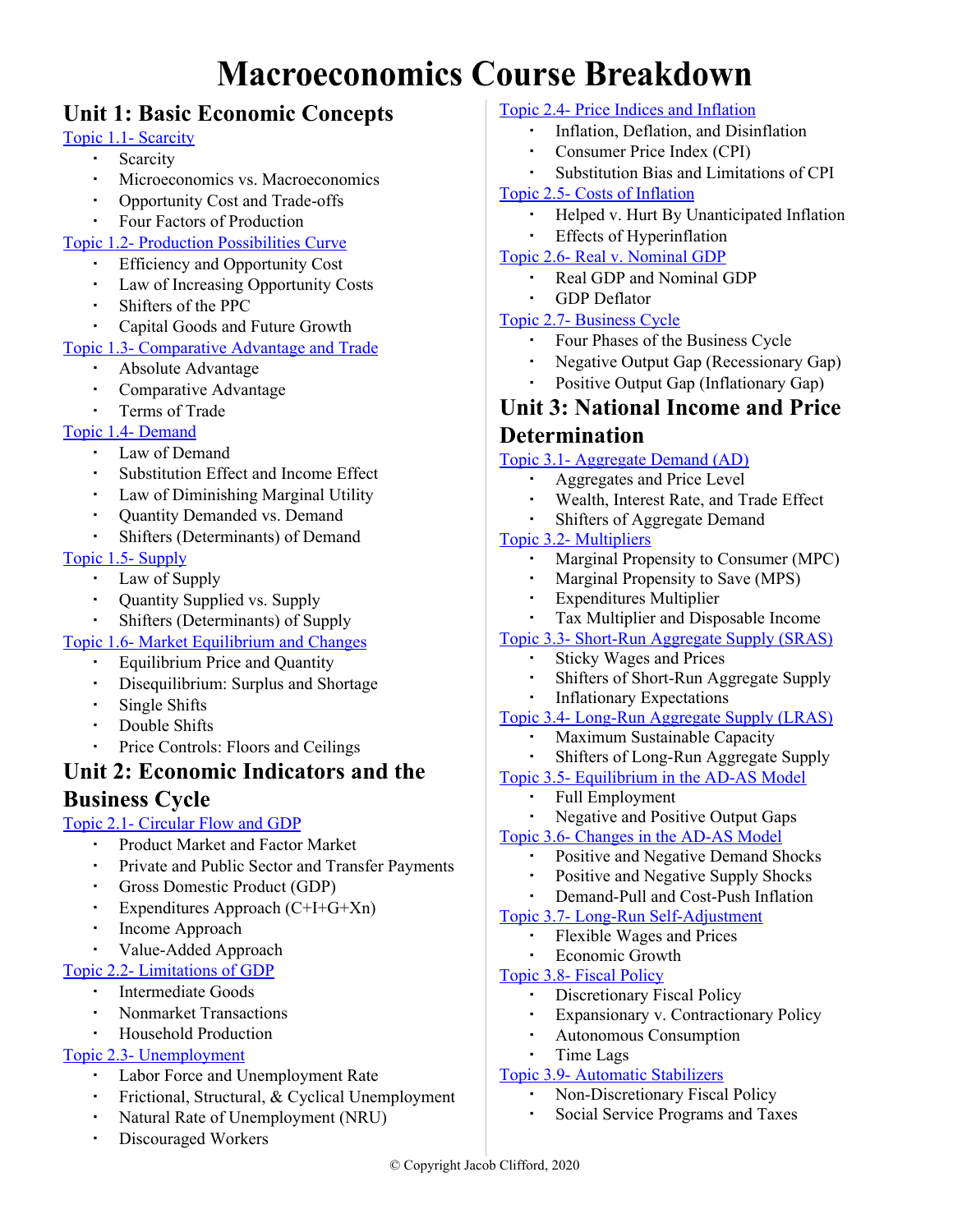# **Macroeconomics Course Breakdown**

# **Unit 4: Financial Sector**

#### Topic 4.1- [Financial](https://www.youtube.com/watch?v=kR_4_a5R3Co) Assets

- Interest Rates, Liquidity, and Risk
- **Bonds** and Bond Prices
- Topic 4.2- [Nominal](https://www.youtube.com/watch?v=raDU_4M2uLg&list=PLD7C33AB80B405B9A&index=4) v. Real Interest Rates
	- Lenders and Borrowers
	- Inflation and Interest Rates
- Topic 4.3- [Measurements](https://www.youtube.com/watch?v=DjTs-rjVkB8) and Functions of Money
	- Barter System and Coincidence of Wants
	- Three Functions of Money
	- Money Classifications (M0, M1, and M2)
	- The Monetary Base

### Topic 4.4- [Banking](https://www.youtube.com/watch?v=JG5c8nhR3LE&list=PLD7C33AB80B405B9A&index=6) and the Money Supply

- Fractional Reserve System
- Bank Balance Sheets and Demand Deposits
- **Required Reserves and Excess Reserves**
- **Money Multiplier**

### Topic 4.5- The Money [Market](https://www.youtube.com/watch?v=vc7wmTT8m0M&list=PLD7C33AB80B405B9A&index=7)

- Demand and Supply of Money
- Central Banks and The Federal Reserve

### Topic 4.6- [Monetary](https://www.youtube.com/watch?v=4bxrGKRChf0&list=PLD7C33AB80B405B9A&index=10) Policy

- Expansionary v. Contractionary Policy
- Open-Market Operations and Discount Rate
- **Federal Funds Rate**

## Topic 4.7- The [Loanable](https://www.youtube.com/watch?v=hucfTz4sPfU&list=PLD7C33AB80B405B9A&index=12) Funds Market

- Savers and Borrowers
- National Savings and Public & Private Savings
- Loanable Funds Shifters

## **Unit 5: Long-Run Consequences of Stabilization Policies**

- Topic 5.1- Fiscal and [Monetary](https://www.youtube.com/watch?v=bv-uNNkE39I&list=PL04578C46EDAB7734) Policy Actions
	- **Short-Run Policy Combinations**

### Topic 5.2- The [Phillips](https://www.youtube.com/watch?v=zatnIhwmu1c&list=PL04578C46EDAB7734&index=2) Curve

- Short-Run Trade Offs
- Long-Run Phillips Curve (LRPC)
- Topic 5.3- Money Growth and [Inflation](https://www.youtube.com/watch?v=FdtBj1juEQs&list=PL04578C46EDAB7734&index=3)
	- Quantity Theory of Money & Velocity of Money
	- Long-Run Neutrality of Money
- Topic 5.4- Deficits and the [National](https://www.youtube.com/watch?v=3sUCSGVYzI0) Debt
- Budget Deficit/Surplus & National Debt Topic 5.5- [Crowding](https://www.youtube.com/watch?v=RGlt0nEQdRI) Out
	- Private Investment and Loanable Funds
	- Short-Run and Long-Run Impact

#### Topic 5.6- [Economic](https://www.youtube.com/watch?v=VcO5Rgvos1k&list=PL04578C46EDAB7734&index=5) Growth

- Physical and Human Capital and Productivity
- GDP per Capita
- **Aggregate Production Function**
- Topic 5.7- Public Policy and [Economic](https://www.youtube.com/watch?v=otmgFQHbaDo) Growth
	- Public Investment and Infrastructure
	- Supply-Side Fiscal Policies

# **Unit 6: Open Economy- International Trade and Finance**

### Topic 6.1- Balance of [Payments](https://www.youtube.com/watch?v=W0YwGLz50TA&list=PL1oDmcs0xTD-nSGgGIsmFDN-2O8PLHCs1&index=2)

- Closed v. Open Economies
- Current Account (CA)
- Capital and Financial Account (CFA)
- Balance of Trade and Trade Surplus/Deficit
- Financial Capital Outflow and Inflow

### Topic 6.2- [Exchange](https://www.youtube.com/watch?v=xwtgByffoUw) Rates

Appreciation and Depreciation

#### Topic 6.3- The Foreign [Exchange](https://www.youtube.com/watch?v=D41EuDh3epI&list=PL1oDmcs0xTD-nSGgGIsmFDN-2O8PLHCs1&index=3) Market

- Demand and Supply of Currency
- Shifters of Currency Demand and Supply

### Topic 6.4- Effect of Changes in Polices and [Conditions](https://www.youtube.com/watch?v=9DVYVfI81R8&list=PL1oDmcs0xTD-nSGgGIsmFDN-2O8PLHCs1&index=4)

- Effects of Tariffs and Quotas
- Fixed Exchange Rate

#### Topic 6.5- Changes in Foreign [Exchange](https://www.youtube.com/watch?v=9DVYVfI81R8&list=PL1oDmcs0xTD-nSGgGIsmFDN-2O8PLHCs1&index=4) and Net Exports

- Effects on Net Exports
- Connection to AD-AS Model

### Topic 6.6- Real [Interest](https://www.youtube.com/watch?v=la_UIZAkE-8&list=PL1oDmcs0xTD-nSGgGIsmFDN-2O8PLHCs1&index=5) Rates and Capital Flows

- **Relative Interest Rates**
- Connection to Loanable Funds Market

# **Essential Graphs ([Overview\)](https://www.youtube.com/watch?v=MKO1icFVtDc&t=2s)**

- 1. Production Possibilities Curve
- 2. Aggregate Demand and Supply and LRAS
- 3. The Money Market
- 4. The Loanable Funds Market
- 5. The Phillips Curve
- 6. Foreign Exchange (FOREX)

# **Key Skills**

- 1. Identify comparative advantage and terms of trade
- 2. Calculate GDP and use the GDP Deflator
- 3. Identify who is helped and hurt by inflation
- 4. Use the shifters of aggregate demand and supply
- 5. Calculate and use spending multiplier
- 6. Explain how economy self-adjusts in the long-run
- 7. Read and manipulate bank balance sheets
- 8. Calculate and use the money multiplier
- 9. Explain open market operations
- 10. Explain short-run and long-run effects of investment
- 11. Categorize transactions with balance of payments
- 12. Explain how exchange rates affect net exports

# **Need More Help? Get the [Ultimate Review Packet](https://www.acdcecon.com/review-packet)**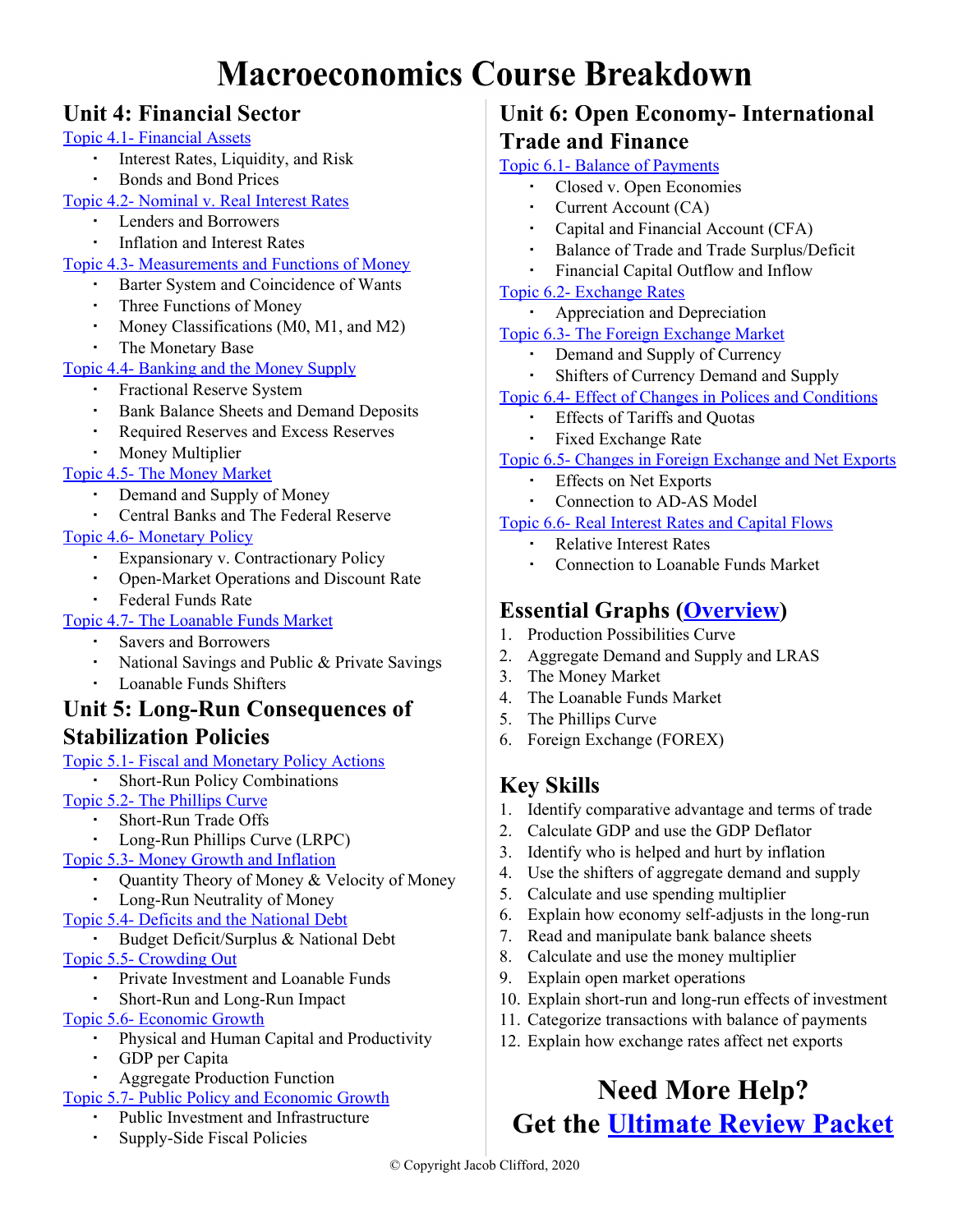# **Microeconomics Course Breakdown**

# **Unit 1: Basic Economic Concepts**

#### Topic 1.1- [Scarcity](https://www.youtube.com/watch?v=deUqLLiu_CI&list=PLA46DB4506062B62B&index=4)

- Scarcity
- Microeconomics vs. Macroeconomics
- Opportunity Cost and Trade-offs
- Four Factors of Production
- Topic 1.2- Resource [Allocation](https://www.youtube.com/watch?v=B43YEW2FvDs) and Economic Systems
	- Three Economic Questions
	- Command, Market and Mixed Economies
- Topic 1.3- Production [Possibilities](https://youtu.be/4UbKAlMTL7c) Curve
	- **Efficiency and Opportunity Cost**
	- Law of Increasing Opportunity Costs
	- Shifters of the PPC
	- Capital Goods and Future Growth

#### Topic 1.4- [Comparative](https://youtu.be/XTEb98PY0XA) Advantage and Trade

- Absolute Advantage
- Comparative Advantage
- Terms of Trade

#### Topic 1.5- [Cost-Benefit](https://www.youtube.com/watch?v=_MrbExMADls&list=PLA46DB4506062B62B&index=10) Analysis

- Explicit and Implicit Costs
- Total Utility and Marginal Utility

#### Topic 1.6- Marginal Analysis and [Consumer](https://www.youtube.com/watch?v=1exopHOl1jo&list=PLA46DB4506062B62B&index=11) Choice

- Law of Diminishing Marginal Utility
- **Sunk Costs**
- **Utility Maximizing Rule**

# **Unit 2: Supply and Demand**

#### Topic 2.1- [Demand](https://www.youtube.com/watch?v=LwLh6ax0zTE&list=PL6B2DBE4C2FC8F845&index=5)

- Property Rights and Incentives
- Law of Demand
- Substitution Effect and Income Effect
- Quantity Demanded v. Demand
- Shifters (Determinants) of Demand

#### Topic 2.2- [Supply](https://youtu.be/ewPNugIqCUM)

- Law of Supply
- Quantity Supplied v. Supply
- Shifters (Determinants) of Supply

#### Topic 2.3- Price [Elasticity](https://youtu.be/HHcblIxiAAk) of Demand

- Shifters (Determinants) of Supply
- Elastic, Inelastic, and Unit Elastic
- The Total Revenue Test

#### [Topic 2.4- Price Elasticity of Supply](https://youtu.be/nAT_shQGlIk)

- Elastic, Inelastic, and Unit Elastic
- [Topic 2.5- Other Elasticities](https://youtu.be/eylEJ8OKFKE)
	- Income Elasticity of Demand
	- Cross-Price Elasticity of Demand

#### [Topic 2.6- Market Equilibrium and Consumer and](https://youtu.be/CtCfwMmzOBU)  [Producer Surplus](https://youtu.be/CtCfwMmzOBU)

- **Price System and Resource Allocation**
- Consumer and Producer Surplus
- Total Surplus

#### [Topic 2.7- Market Disequilibrium and Changes in](https://youtu.be/XNtJK4h9Jik)  [Equilibrium](https://youtu.be/XNtJK4h9Jik)

▪ Shortage and Surplus

#### Topic 2.8- The Effects of [Government](https://youtu.be/1EzY4Vl460U) Intervention

- Price Controls: Floors and Ceilings
- Deadweight Loss
- Taxes and Subsidies
- **Incidence of Taxes**

#### Topic 2.9- [International](https://youtu.be/uCZ58OJjrFU) Trade and Public Policy

- Autarky v. Trade
- Tariffs and Quotas

## **Unit 3: Production, Cost, and the Perfect Competition Model**

#### Topic 3.1- The [Production](https://www.youtube.com/watch?v=xLSRMt-wWAM&list=PLE70CA726102FB294&index=3) Function

- Law of Diminishing Marginal Returns
- Total, Marginal, and Average Product

#### Topic 3.2- Short-Run [Production](https://youtu.be/ucJBO9UTmwo) Costs

- Total, Variable, and Fixed Costs
	- Per-Unit Costs (ATC, AVC, AFC, and MC)
- Cost Curves

#### Topic 3.3- Long-Run [Production](https://youtu.be/JdCgu1sOPDo) Cost

- Increasing, Decreasing, and Constant Returns to Scale
- Economies, Diseconomies, and Constant Returns to Scale (Efficient Scale)

#### Topic 3.4- [Types](https://youtu.be/a0nUWrnuUdo) of Profit

- Economic Profit v. Accounting Profit
- Normal Profit

#### Topic 3.5- Profit [Maximization](https://youtu.be/BQvtnjWZ0ig)

▪ Profit Maximizing Rule (MR=MC)

## Topic 3.6- Firms' [Short-Run](https://youtu.be/VFY2aJwpdNM) Decisions to Produce and

#### [Long-Run](https://youtu.be/VFY2aJwpdNM) Decisions To Enter or Exit a Market

- Economic Loss
- **Shutdown Rule**

#### Topic 3.7- Perfect [Competition](https://youtu.be/Z9e_7j9WzA0)

- Barriers to Entry and Market Power
- Price Takers
- Allocative and Productive Efficiency
- Constant, Increasing, and Decreasing Cost Industries

# **Unit 4: Imperfect Competition**

#### Topic 4.1- Introduction to Imperfectly [Competitive](https://www.youtube.com/watch?v=aboVjX-wbv4&list=PL6EB232876EAB5521&index=3) [Markets](https://www.youtube.com/watch?v=aboVjX-wbv4&list=PL6EB232876EAB5521&index=3)

- Monopoly, Oligopoly, Monopolistic Competition
- Price Makers
- Marginal Revenue Less Than Demand
- Elastic and Inelastic Range of Demand

#### Topic 4.2- [Monopoly](https://youtu.be/ZiuBWSFlfoU)

- Natural Monopoly
- **Inefficiency**